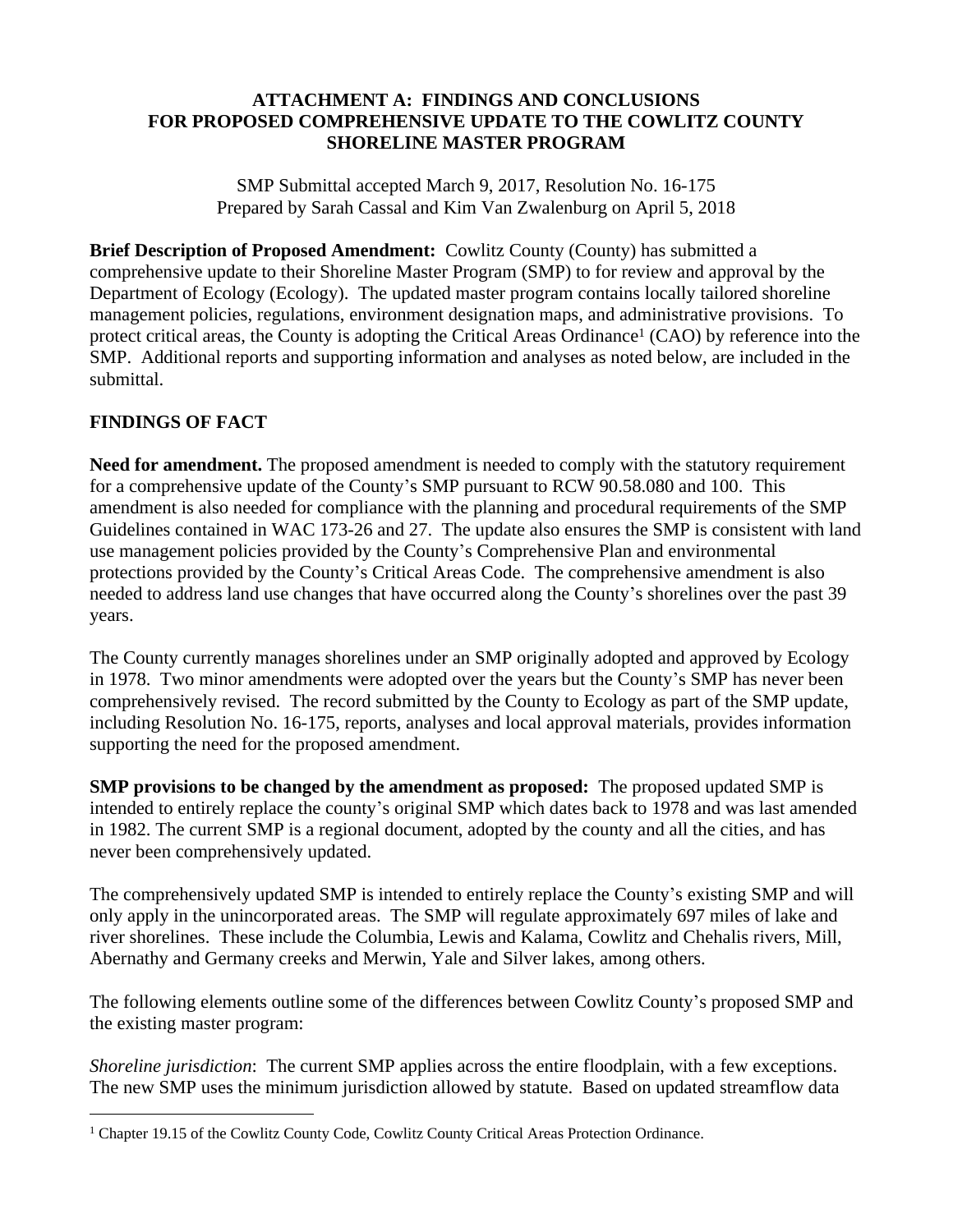form the U.S. Geological Survey study<sup>2</sup> and updated methodologies for assessing lake size, the SMP includes numerous new streams and lakes now recognized as shorelines of the state and within shoreline jurisdiction. The existing rules named seven lakes<sup>3</sup> while the updated SMP will include eight, adding Castle and Coldwater lakes and removing Lake Sacajawea which is located in the City of Longview. Merwin, Yale and Silver lakes are Shorelines of Statewide Significance (SSWS). Additionally, the number of streams and rivers has increased from 60<sup>4</sup> to 85, with most of the added waterbodies located in the upper watersheds in state and national forest lands. SSWS include the Columbia, Cowlitz and Lewis rivers and segments of the Kalama and Toutle rivers.

*Shoreline Environment Designations*: The current SMP has four shoreline environment designations: Natural, Conservancy, Rural and Urban. The updated SMP has seven designations: Aquatic, Natural, Rural Conservancy, Urban Conservancy, Recreation, Residential and High Intensity, with nearly 91.5% of the County's shorelines designated Rural Conservancy.

*General provisions*: The updated SMP includes new provisions addressing archaeological, historic and cultural resources, vegetation conservation, protection of critical areas and shoreline ecological functions including the use of mitigation sequencing, water quality and specific public access requirements.

*Shoreline uses and modifications*: The proposed SMP expresses a preference for water-dependent and associated water-related uses, followed by water-related and water-enjoyment uses. Policies also support avoidance and minimization of adverse impacts and the need to mitigate for remaining impacts in order to ensure no net loss of shoreline ecological functions.

*Development Standards*: The existing SMP establishes few explicit standards for development setbacks, ranging from 10' for residential development to 100' for commercial development and feedlots. Many uses or modifications have no setback standards. The updated SMP establishes Riparian Habitat Areas (buffers) ranging from 50' in the Residential designation to 150' in the Urban Conservancy, Rural Conservancy and Natural designations. A 10' building setback from the edge of the buffer is also established.

**Amendment History, Local Review Process:** The record shows the proposed SMP update originated from a local planning process that began on January 1, 2012. The County formed the Cowlitz County Shoreline Master Program Partnership (Partnership) with the cities of Castle Rock, Kalama, Kelso, and Woodland<sup>5</sup>. The Partnership worked together under a joint grant agreement<sup>6</sup>, collaborating on public outreach and involvement along with the work necessary to develop supporting technical documents and early draft SMPs.

As part of the County's Public Participation Plan, the Partnership formed a technical advisory committee (TAC) whose responsibility was to provide scientific and technical information to inform key issues related to natural resources management for Cowlitz County shorelines. The TAC was comprised of members from state and local agencies and ports, along with representatives of tribal,

<sup>2</sup> 1998. U.S. Geological Survey. Determination of Upstream Boundaries on Western Washington Streams and Rivers Under the Requirements of the Shoreline Management Act of 1971. Water-Resources Investigations Report 96-4208. 3 WAC 173-20-180 and WAC 73-20-190.

<sup>4</sup> WAC 173-18-120.

<sup>&</sup>lt;sup>5</sup> The City of Longview comprehensively updated their SMP in a separate process.

<sup>6</sup> Ecology SMA Grant Agreement No. G1200052.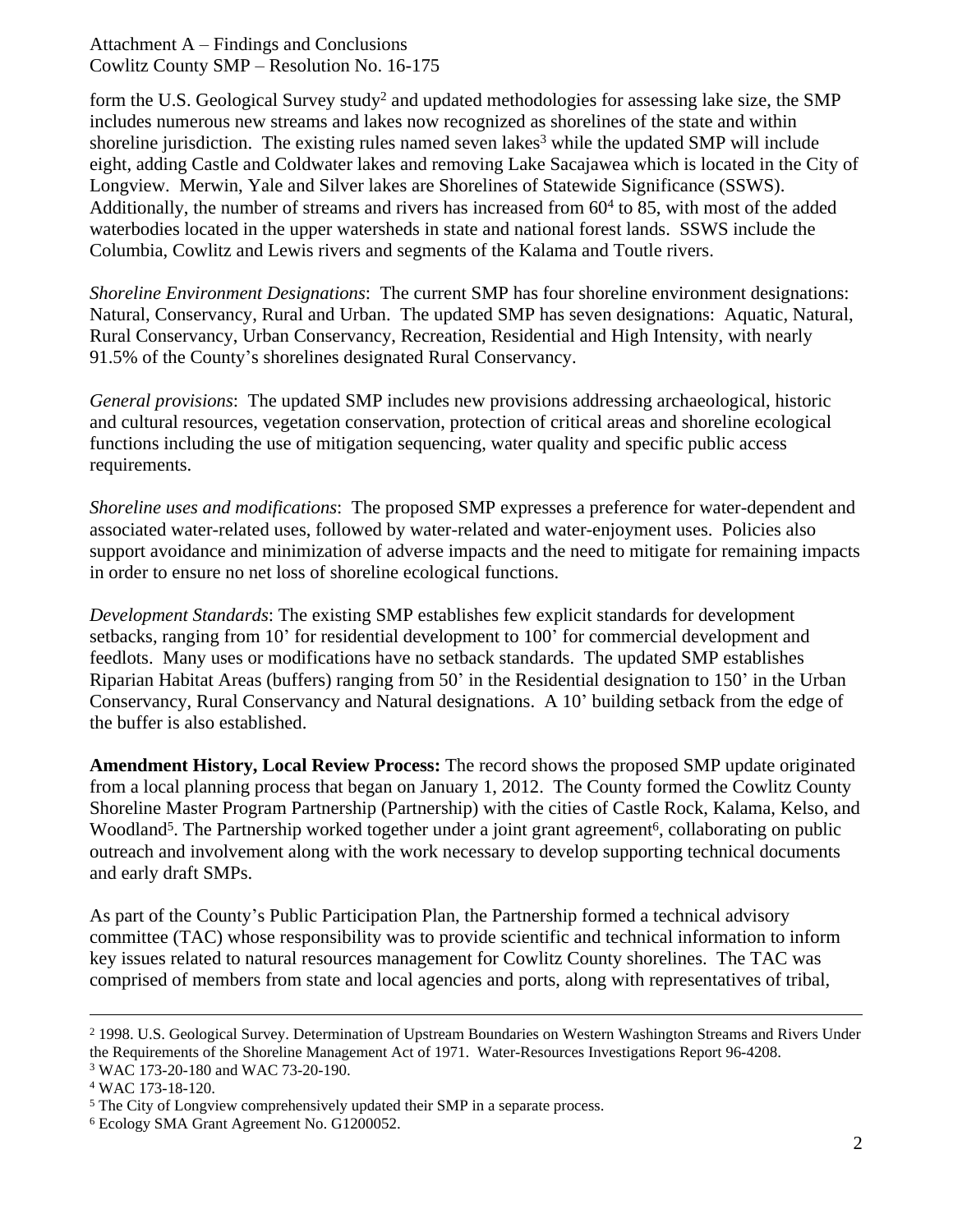environmental, industrial and recreational interests. The TAC's primary responsibility was to provide feedback on the background documents Inventory Characterization and Analysis Report as well as the Draft Shoreline Master Program. The Partnership also identified key stakeholders early in the process and individually interviewed these entities in August and September 2012.

The record shows six community visioning meetings were held November 2012 – January 2013 across the county. Public open houses were held the afternoon and evening of May 9, 2016. The Planning Commission held workshops on October 19 and November 9, 2016. On November 16, 2016, a third workshop and a public hearing were held by the Planning Commission at which time, the draft SMP was recommended for adoption to the Board of County Commissioners. An affidavit of the workshop and hearing was published in the Daily News on November 2, 2016.

The Board of Cowlitz County Commissioners held a public hearing December 20, 2016. The record shows notice of the hearing was published in the Daily News December 7, 2016. Adoption of Resolution #16-175 authorized staff to forward the proposed amendments to Ecology for approval.

**Documentation of Current Conditions:** Documentation of current shoreline conditions informs the development of the SMP, including environment designations, policies and regulations, to ensure the SMP can meet the requirement for no net loss of shoreline ecological functions in the SMP Guidelines. The Shoreline Analysis Report (2014) was developed on behalf of the Partnership.

Cowlitz County is located on the Columbia River south of Lewis County and north of Clark County. Portions of four major watersheds are within County boundaries: the Lewis, the Cowlitz, the Grays/Elochoman, and the Chehalis.<sup>7</sup> The Analysis report information is organized around these watersheds which were further divided into assessment units and then into reaches to assess existing conditions. Six assessment units were used to characterize the shorelines in the unincorporated areas of the County: Columbia River; Lewis River; Kalama River; Cowlitz River; Mill, Abernathy, and Germany Creeks; South Fork Chehalis River.

Overall, the County has nearly 700 miles of streams, rivers and lake shorelines. Eight waterbodies are Shorelines of Statewide Significance: the Columbia, Cowlitz, Lewis and mainstem Toutle rivers, and the Kalama River downstream of the National Forest boundary; and Merwin Lake, Yale Reservoir and Silver Lake.

The County is predominantly rural with development concentrated around the five incorporated cities. Approximately 23% of the County's shorelines are within either state or federally owned lands. Major modifications include dams on the Lewis River and levee systems along portions of the lower Lewis River, armoring and levees along the lower Kalama River and the lower Cowlitz River, and numerous fills and actions in response to the debris flows resulting from the Mount St. Helens eruption that are still ongoing.

*Finding: Ecology finds that the Shoreline Analysis Report adequately inventoried and analyzed the current conditions of the shorelines located in Cowlitz County. The report synthesized existing information and was used to inform the master program update as well as provide a basis for future protection and restoration opportunities in the county's shoreline jurisdiction (WAC 173-26- 201(3)(c)).*

<sup>7</sup> Washington State identifies watersheds as Water Resource Inventory Areas (WRIAs).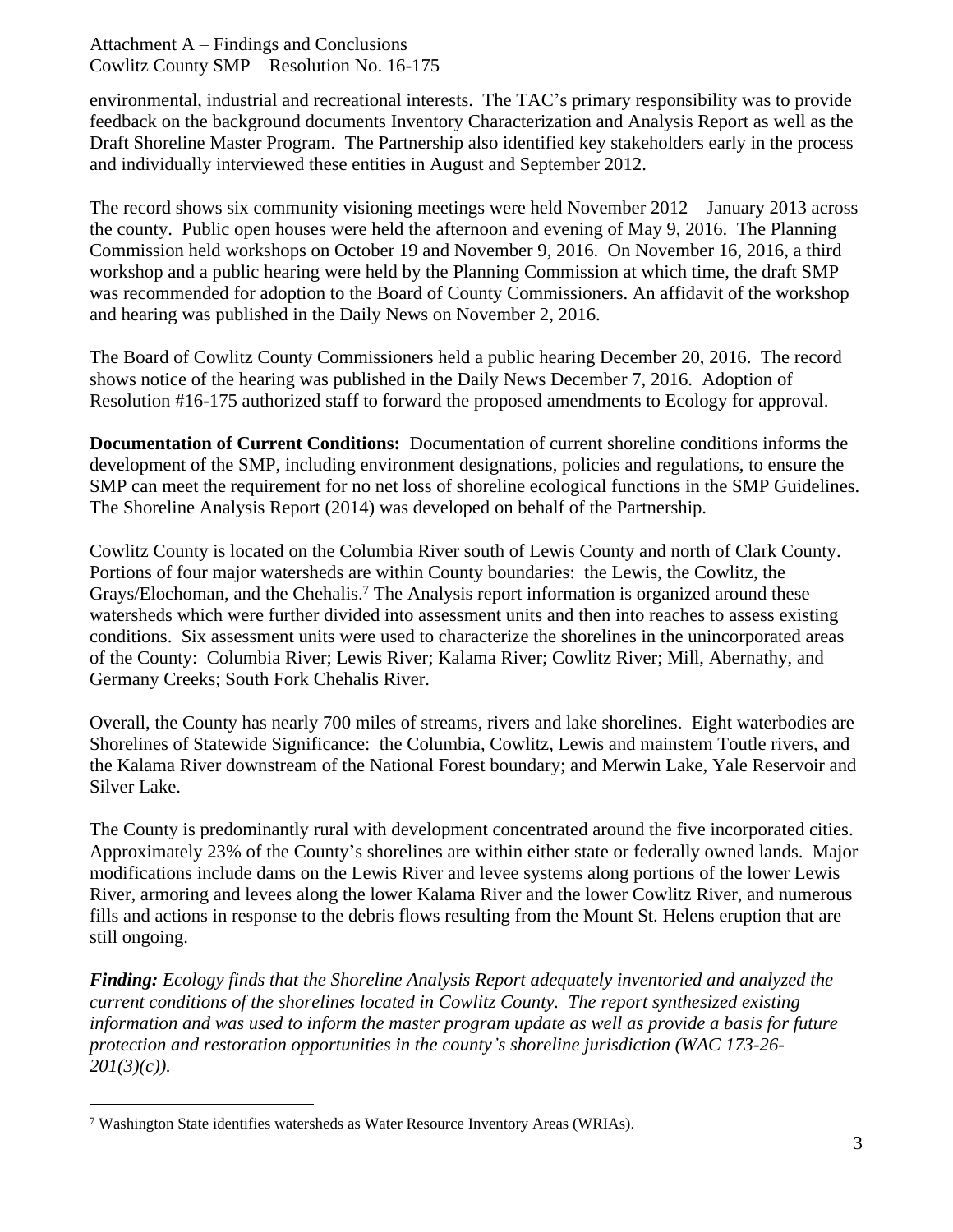**Cumulative Impacts Analysis:** The Cumulative Impacts Analysis (2016) and No Net Loss Report (2017) indicate the majority of vacant parcels are located within the Rural Conservancy SED. Potential development<sup>8</sup> includes port activities, commercial/industrial, residential and utilities along with dredging, landfill, bridges and culverts. Most development has been occurring in the Columbia River assessment unit, followed by the assessment units along the Cowlitz, Lewis and Kalama rivers. The CIA concludes the SMP is expected to maintain existing shoreline functions while accommodating the reasonably foreseeable future shoreline development. Potential impacts on shoreline ecological functions will likely be limited by provisions in the SMP including the shoreline environment designations, requirements for mitigation sequencing, minimization of shoreline modifications and critical area protections.

*Finding: Ecology finds that the county's Cumulative Impact Analysis (CIA) provides an accurate examination of anticipated development and potential effects to shoreline ecological functions per WAC 173-26-201(3)(d)(iii).*

**Restoration Plan:** Local governments are directed to identify restoration opportunities as part of the SMP update process and to include policies that promote restoration of impaired shoreline ecological functions. The Shoreline Restoration Plan (2016) identified county-wide programmatic restoration opportunities along with potential and existing projects and actions by assessment unit including site specific restoration opportunities. Some of the watershed scale restoration priorities include: restoration of riparian areas, increased off-channel habitat, actions to correct water quality impairments including temperature, nutrient and sediment issues, and restoring floodplain connectivity. The SMP includes policies in Section 4.4 and regulations in Section 7.3.4 that permits and promotes restoration efforts and links restoration actions to the Restoration Plan.

*Finding: Ecology finds that the county's Shoreline Restoration Plan is based on appropriate technical information available during the SMP update and meets the requirements of WAC 173-26-201(2)(c) and (f).*

**Consistency with Chapter 90.58 RCW:** The proposed amendment has been reviewed for consistency with the policy of RCW 90.58.020 and the approval criteria of RCW 90.58.090(3), (4) and (5). The County has also provided evidence of its compliance with SMA procedural requirements for amending their SMP contained in RCW 90.58.090(1) and (2).

**Consistency with "applicable guidelines" (Chapter 173-26 WAC, Part III):** The proposed amendment has been reviewed for compliance with the requirements of the applicable Shoreline Master Program Guidelines (WAC 173-26-171 through 251 and 173-26-020 definitions). This included review of a SMP Submittal Checklist, which was completed by the County and submitted to Ecology.

**Consistency with SEPA Requirements:** The County submitted evidence of SEPA compliance in the form of a SEPA checklist and issued a Determination of Non-Significance (DNS) for the proposed SMP amendments on November 22, 2016. Notice of the SEPA determination was circulated for public comment in accordance with Cowlitz County Code, Chapter 19.11.090. Ecology did not comment on the DNS.

<sup>8</sup> Development potential was informed by reviewing shoreline permit data from 2001 – 2011.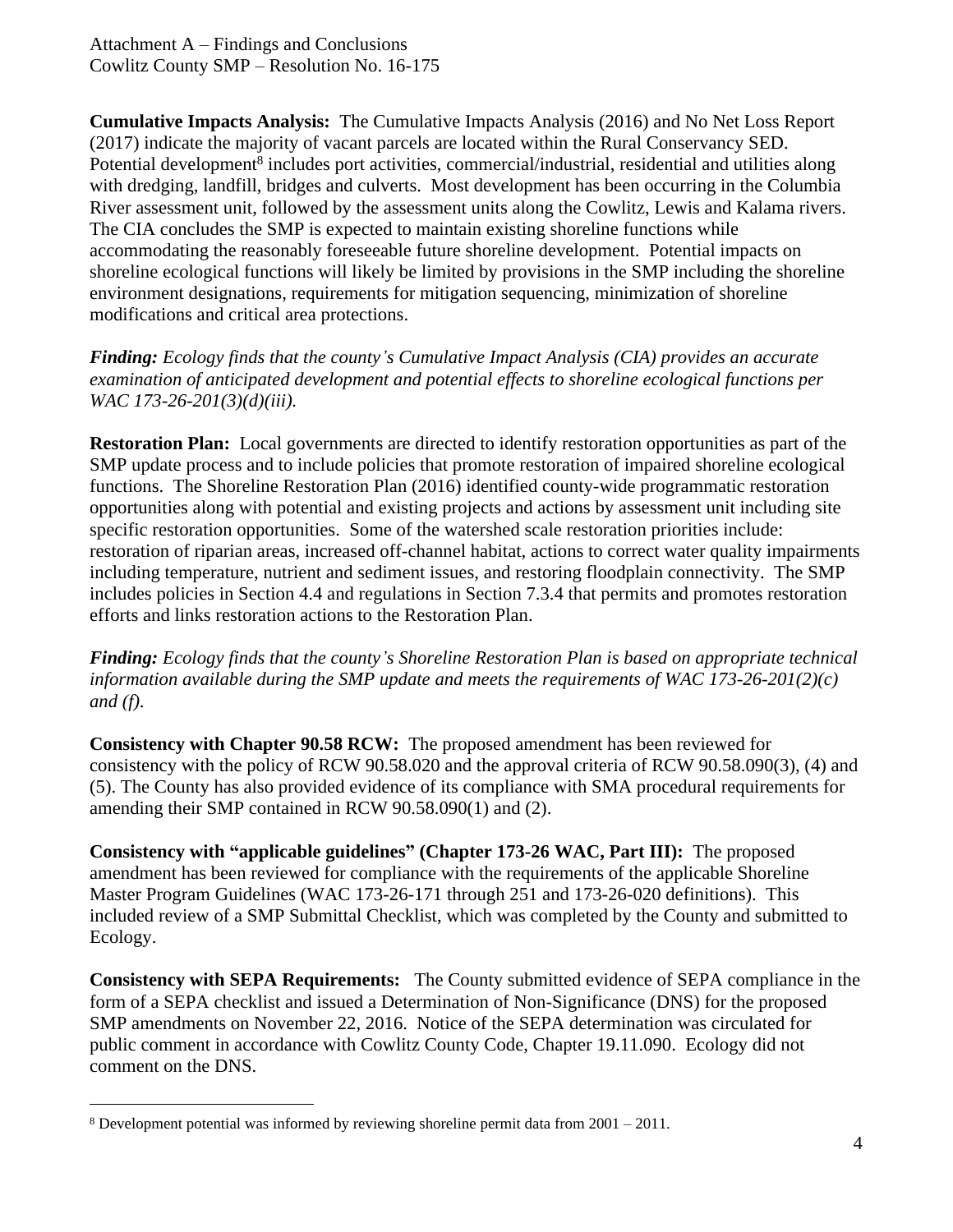**Other Studies or Analyses supporting the SMP update:** Ecology reviewed the following reports, studies, map portfolios and data prepared for the County in support of the SMP amendment:

- *March 2012 Cowlitz County Partnership Community Visioning Report;*
- *June 2012 Cowlitz County Public Involvement Plan;*
- *June 2012 Shoreline Jurisdiction Determination Letter;*
- *May 2014 Shoreline Analysis Report and Mapfolio;*
- *March 2015 Shoreline Environment Designation Justification;*
- *January 2016 Shoreline Restoration Plan for Cowlitz County and the Cities of Castle Rock, Kalama, Kelso, and Woodland;*
- *June 2016 Shoreline Environment Designation Justification memo;*
- *December 2016* C*umulative Impacts Analysis; and*
- *January 2017 No Net Loss Report.*

**Ecology Review Process:** The proposed SMP amendments were received by Ecology for state review and verified as complete on March 9, 2017*.*Notice of the state comment period was distributed to state task force members, the Yakama Nation, the Cowlitz Indian Tribe, and interested parties identified by the County, on March 23, 2017, in compliance with the requirements of WAC 173-26- 120, and as follows:

Notice of the comment period, including a description of the proposed SMP and the authority under which the action is proposed along with the manner in which interested persons may obtain copies and present their views was provided on Ecology's website: [https://ecology.wa.gov/Water-Shorelines/Shoreline-coastal-management/Shoreline-coastal](https://ecology.wa.gov/Water-Shorelines/Shoreline-coastal-management/Shoreline-coastal-planning/Status-of-local-Shoreline-Master-Programs-SMP/Cowlitz-County)planning/Status-of-local-Shoreline-Master-Programs-SMP/Cowlitz-County

The state comment period began on April 4 and continued through May 4, 2017. Ecology received comments from five individuals or organizations.

**Summary of Issues Raised During the Public Review Process:** Copies of all comments received, along with a comment summary, were sent to the County on May 11, 2017. The County provided responses to these comments on July 19, 2017. A revised document was received August 14, 2017. A general list of topics raised during the comment period include: concerns that SMP provisions will negatively interfere with the Flood Control District's job of protecting residents and property from flooding; potential impacts to state-owned aquatic lands; potential regulatory impacts/barriers on efforts to restore wetlands and enhance flood storage along the Cowlitz and Toutle river systems; the need to address the Ocean Resources Management Act and sea level rise; buffer widths; mining standards; and the High Intensity designation proposed along the Kalama River. The comment summary and the County's responses are set forth in Attachment D. Ecology's responses to issues raised during the comment period are available as part of the SMP amendment process record.

**Summary of Issues Identified by Ecology as Relevant to its Decision:** Ecology is required to review all SMPs to ensure consistency with the Shoreline Management Act and implementing rules including WAC 173-26, State Master Program Approval/Amendment Procedures and Master Program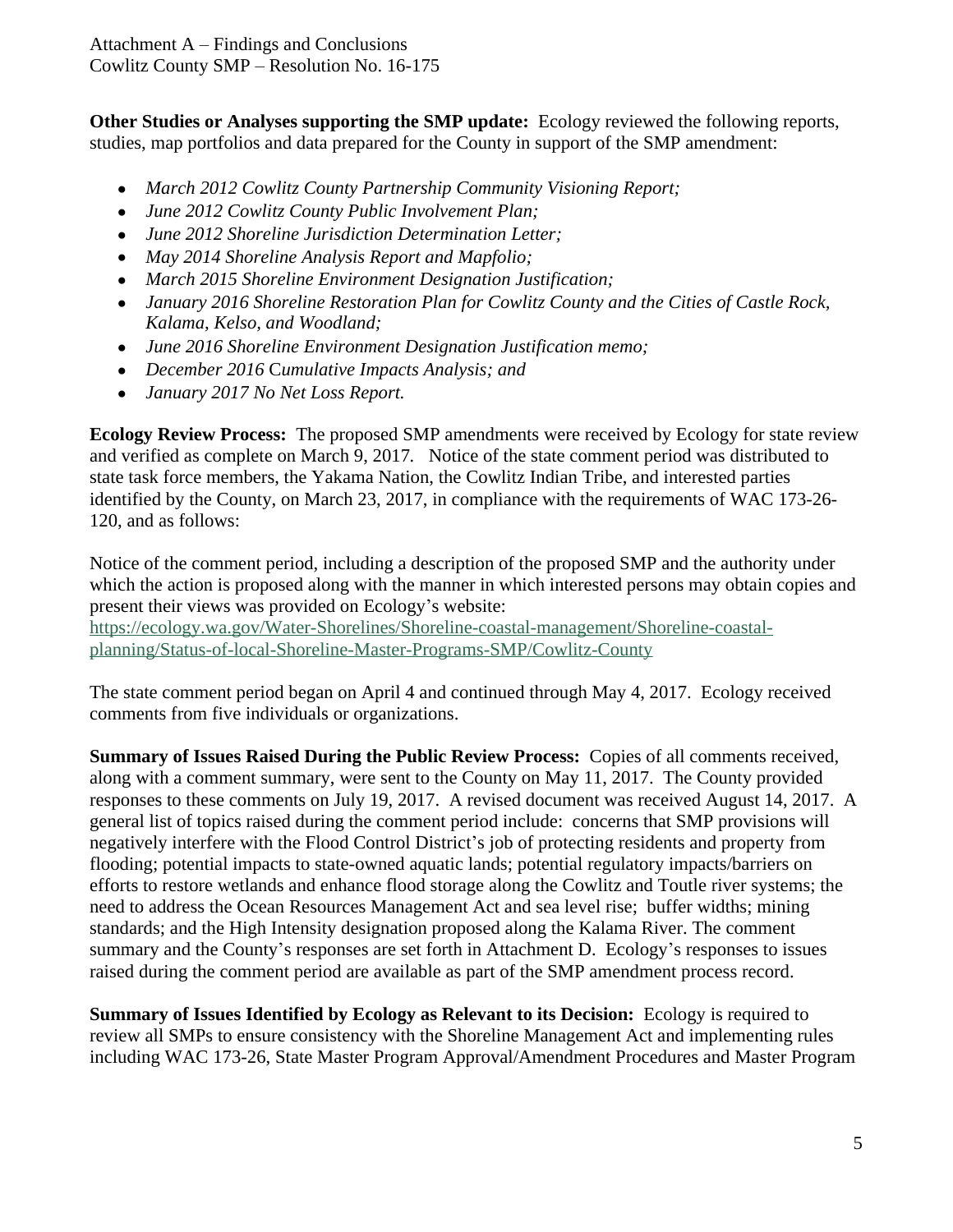Guidelines. 9

Based on review of the locally adopted SMP for consistency with applicable SMP Guidelines requirements and the Shoreline Management Act, consideration of supporting materials in the record submitted by the County, and issues raised during Ecology's public comment period (Attachment D), the following issues remain relevant to Ecology's final decision on the comprehensive update to the Cowlitz County SMP. The specific changes and Ecology's rationale are shown on Attachment B and briefly described below:

**SED MAP CORRECTION**: Ecology has determined revision to the Shoreline Environment Designation map (Tile 2) showing Silver Lake is necessary to more closely depict the extent of the Aquatic designation on Silver Lake. This should help avoid confusion in the future when implementing the SMP. (Attachment B, Line 1)

**SMP DEFINITIONS**: A number of definitions need revision for consistency with those in the statute and/or Ecology's implementing rules. (Attachment B, Lines  $2-6$ )

SHORELINE WATERBODIES: Ecology rules require SMPs to list all shoreline waterbodies.<sup>10</sup> These lists in the SMP become the official lists, superseding those for Cowlitz County in WAC 173-18 Shoreline Management Act – Streams and Rivers and WAC 173-20 Shoreline Management Act – Lakes. Ecology's changes identify waterbodies that need to be added to SMP Table 3-1. Waterbodies in Cowlitz County shoreline jurisdiction. (Attachment B, Line 7)

**CONSISTENCY WITH SMP GUIDELINES:** A number of revisions have been identified to ensure consistency with the SMP Guidelines and/or internal consistency within the SMP. (Attachment B, Lines  $8 - 18$ )

Ecology coordinated with County staff while identifying these revisions. In addition, working with County staff, Ecology has also identified a number of recommended changes, including revisions to certain definitions, procedural corrections, revisions addressing recent statutory changes, and completing the labeling of all shoreline waterbodies on the SED maps. These and other minor edits and revisions would help improve the clarity of the document and future implementation of the SMP. Recommended changes are set forth in Attachment C.

## **CONCLUSIONS OF LAW**

After review by Ecology of the complete record submitted and all comments received, Ecology concludes that the County's proposed comprehensive SMP update, subject to and including Ecology's required changes (itemized in Attachment B), is consistent with the policy and standards of RCW 90.58.020 and RCW 90.58.090 and the applicable SMP guidelines (WAC 173-26-171 through 251 and .020 definitions). This includes a conclusion that the proposed SMP, subject to required changes, contains sufficient policies and regulations to assure that no net loss of shoreline ecological functions will result from implementation of the new updated master program (WAC 173-26-201(2)(c)).

Ecology also concludes that a separate set of <u>recommended</u> changes to the submittal (identified during the review process and itemized in Attachment C) would be consistent with SMA policy and the

<sup>9</sup> RCW 90.58.050.

<sup>10</sup> WAC 173-18-040, WAC 173-20-040 and 173-22-050.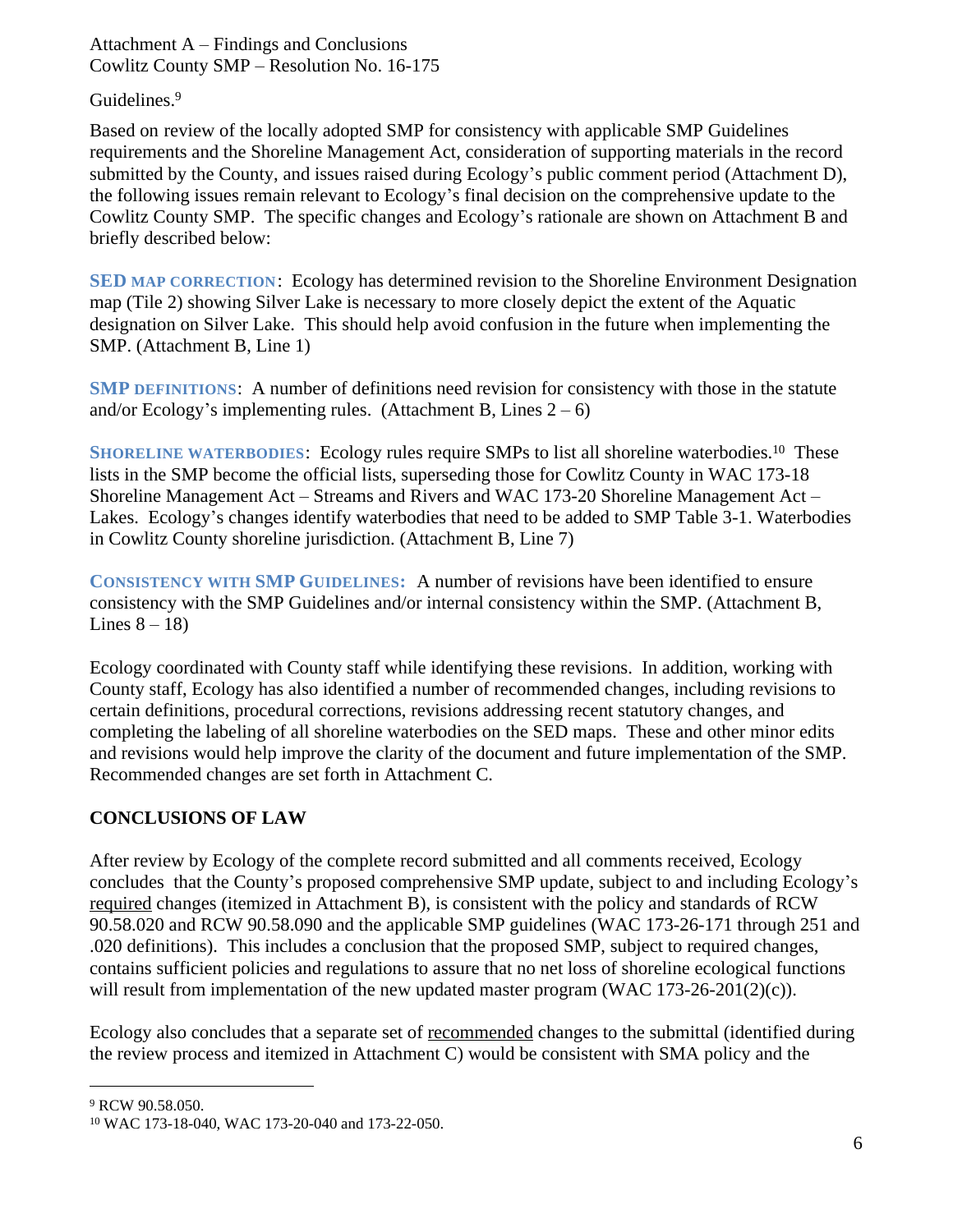guidelines and would be beneficial to SMP implementation. These changes are not required, but can, if accepted by the County, be included in Ecology's approved SMP amendment.

As stipulated in RCW 90.58.610, RCW 36.70A.480 governs the relationship between shoreline master programs and development regulations to protect critical areas that are adopted under chapter 36.70A RCW. Consistent with RCW 36.70A.480(4), Ecology concludes that that the proposed SMP meets the intent of the provision for providing a level of protection to critical areas located within shorelines of the state that assures no net loss of shoreline ecological functions necessary to sustain shoreline natural resources.

Ecology concludes that those SMP segments relating to shorelines of statewide significance provide for the optimum implementation of Shoreline Management Act policy (RCW 90.58.090(5).

Ecology concludes that the County has complied with the requirements of RCW 90.58.100 regarding the SMP amendment process and contents.

Ecology concludes that the County has complied with the requirements of RCW 90.58.130 and WAC 173-26-090 regarding public and agency involvement in the SMP update and amendment process.

Ecology concludes that the County has complied with the purpose and intent of the local amendment process requirements contained in WAC 173-26-100, including conducting open houses and public hearings, notice, consultation with parties of interest and solicitation of comments from tribes, government agencies and Ecology.

Ecology concludes that the County has complied with requirements of Chapter 43.21C RCW, the State Environmental Policy Act.

Ecology concludes that the County's comprehensive SMP amendment submittal to Ecology was complete pursuant to the requirements of WAC 173-26-110 and WAC 173-26-201(3)(a) and (h) requiring a SMP Submittal Checklist.

Ecology concludes that it has complied with the procedural requirements for state review and approval of shoreline master program amendments as set forth in RCW 90.58.090 and WAC 173-26-120.

Ecology concludes that the County has chosen not to exercise its option pursuant to RCW 90.58.030(2)(d)(ii) to increase shoreline jurisdiction to include buffer areas of critical areas within shorelines of the state. Therefore, as required by RCW 36.70A.480(6), for those designated critical areas with buffers that extend beyond SMA jurisdiction, the critical area and its associated buffer shall continue to be regulated by the County's critical areas ordinance. In such cases, the updated SMP shall also continue to apply to the designated critical area, but not the portion of the buffer area that lies outside of SMA jurisdiction. All remaining designated critical areas (with buffers NOT extending beyond SMA jurisdiction) and their buffer areas shall be regulated solely by the SMP.

## **DECISION AND EFFECTIVE DATE**

Based on the preceding, Ecology has determined the proposed amendments comprehensively updating the SMP, are consistent with Shoreline Management Act policy, the applicable guidelines and implementing rules, once required changes set forth in Attachment B are approved by the County.